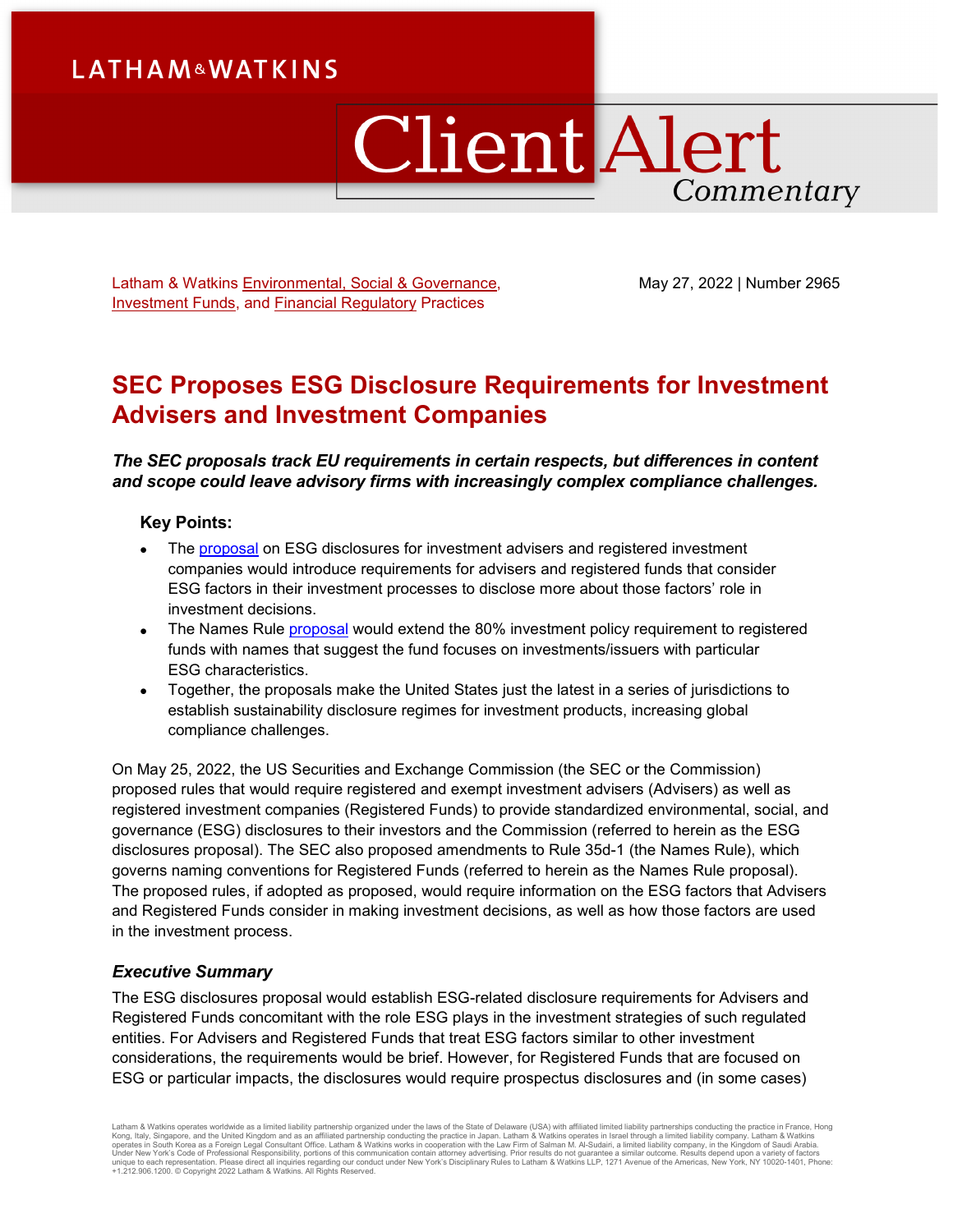annual report disclosures to describe how the consideration of ESG factors is put into effect in Registered Funds' strategies. This includes particular greenhouse gas (GHG) metrics from any ESG-Focused Funds (as defined below) that consider environmental factors. Additionally, the proposed amendments to the Names Rule would expand the scope of the current 80% investment policy requirement to apply to any Registered Fund name that includes terms that suggest the fund focuses on investments that have, or whose issuers have, particular characteristics, as well as enhance related disclosure, reporting, and record-keeping requirements.

The proposed US ESG disclosures are arriving hot on the heels of EU regulatory reforms that came into effect in 2021 to help provide investors with clarity on the ESG characteristics of financial products under the Sustainable Finance Disclosure Regulation (EU SFDR) and amendments coming into effect for investment advisers in August 2022 under the Markets in Financial Instruments Directive (MiFID). The US proposals are also running parallel to a regulatory agenda for ESG disclosures for financial products in the UK and other jurisdictions, though the regimes do not all share the same approach to methodology or content. As such, careful analysis of the different regimes may be necessary to determine how different jurisdictions' requirements align or diverge.

Advisory firms can start to prepare for the impacts of these proposals by: (1) assessing their current ESG posture relative to the proposals and (2) comparing regime requirements if they are looking to fundraise across multiple jurisdictions.

The Commission's proposing releases include approximately 200 specific comment requests on the ESG disclosures proposal and approximately 100 specific comment requests on the Names Rule proposal. Comments are due no later than 60 days after the proposing releases are published in the Federal Register, which we do not expect for at least a couple of weeks.

## **ESG Disclosure Requirements for Advisers**

The disclosure requirements applicable to Advisers are generally similar to those that would be imposed on Registered Funds. The majority of such requirements would apply only to registered investment advisers, except for certain Form ADV Part 1A disclosure requirements described below.

Under the proposed rules, registered investment advisers would be required to add the following disclosures to their ADV Part 2A brochures if they consider ESG factors in connection with any significant investment strategy or method of analysis:

- a description of the ESG factor(s) considered and how they are incorporated into the adviser's investment recommendations;
- an explanation of whether and how the adviser employs ESG integration, ESG-focused strategies, or ESG impact strategies (definitions in keeping with how such Registered Funds are described below);
- if applicable, a description of any ESG criteria or methodology used in investment evaluation or selection;
- a description of any relationship or arrangement material to an adviser's business or clients that the adviser or its management persons have with any related person that is an ESG consultant or ESG service provider;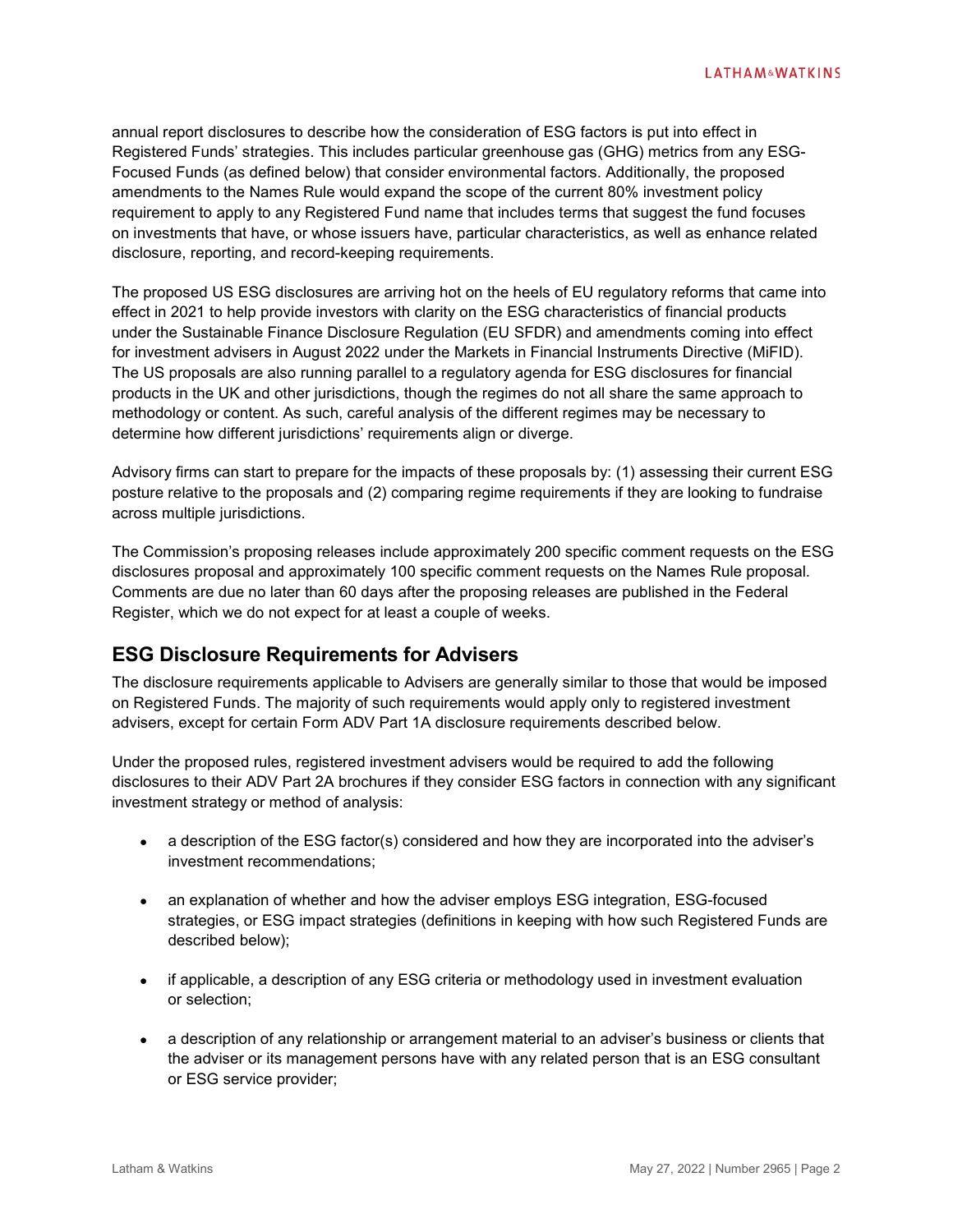- for advisers with specific voting policies or procedures that include one or more ESG considerations, a description of those factors and how they are considered in voting client securities; and
- for advisers sponsoring wrap fee programs, an explanation of whether they review, or whether a third party reviews, portfolio mangers' application of relevant ESG factors and the nature of such review, or an affirmative statement that no such review occurs and an explanation of any limitations on calculation, assessment, or presentation of ESG factors as a result.

In general, if an adviser employs different ESG factors, criteria, etc. for different strategies, then those would have to be described separately.

Both registered and exempt advisers would also be required to disclose certain ESG-related information on Form ADV Part 1A. Registered advisers would be required to disclose their use of ESG factors and any third-party ESG frameworks used in connection with their advisory services. Both registered and exempt advisers would be required to provide information on whether they conduct other business activities as ESG service providers/consultants or have any related persons that are third-party ESG service providers/consultants.

## **ESG Disclosure Requirements for Registered Funds**

The proposed rules would implement disclosure requirements for Registered Funds based on the centrality of ESG to a Registered Fund's investment strategy. Any Registered Funds except unit investment trusts (UITs), which are discussed below, that consider ESG factors in the investment process would be classified as either an "Integration Fund" or an "ESG-Focused Fund."

- **Integration Funds** are defined as Registered Funds that consider ESG factors in their investment selections but in which ESG factors are "generally no more significant than other factors in the investment selection process, such that ESG factors may not be determinative in deciding to include or exclude any particular investment in the portfolio."
- **ESG-Focused Funds** are defined as Registered Funds that have one or more ESG factors as a significant or main consideration in (1) investment selection or (2) engagement with the Registered Fund's portfolio companies. This would include any Registered Fund that markets itself (whether through its name or marketing materials) as having an ESG focus.

If an ESG-Focused Fund also focuses on achieving a specific impact (e.g., improving water quality, supporting affordable housing, etc.), then it would also be considered an "Impact Fund" and would be subject to additional requirements specific to Impact Funds.

Disclosures would be required in two main places: (1) a Registered Fund's prospectus and (2) its annual reporting, including on Form N-CEN as appropriate. Registered Funds would submit this information with Inline XBRL tags, consistent with existing requirements for such tagging.

## **Prospectus Requirements**

The disclosures required in a Registered Fund's prospectus are meant to provide investors with a concise overview of the role ESG factors play in the Registered Fund's investment strategy.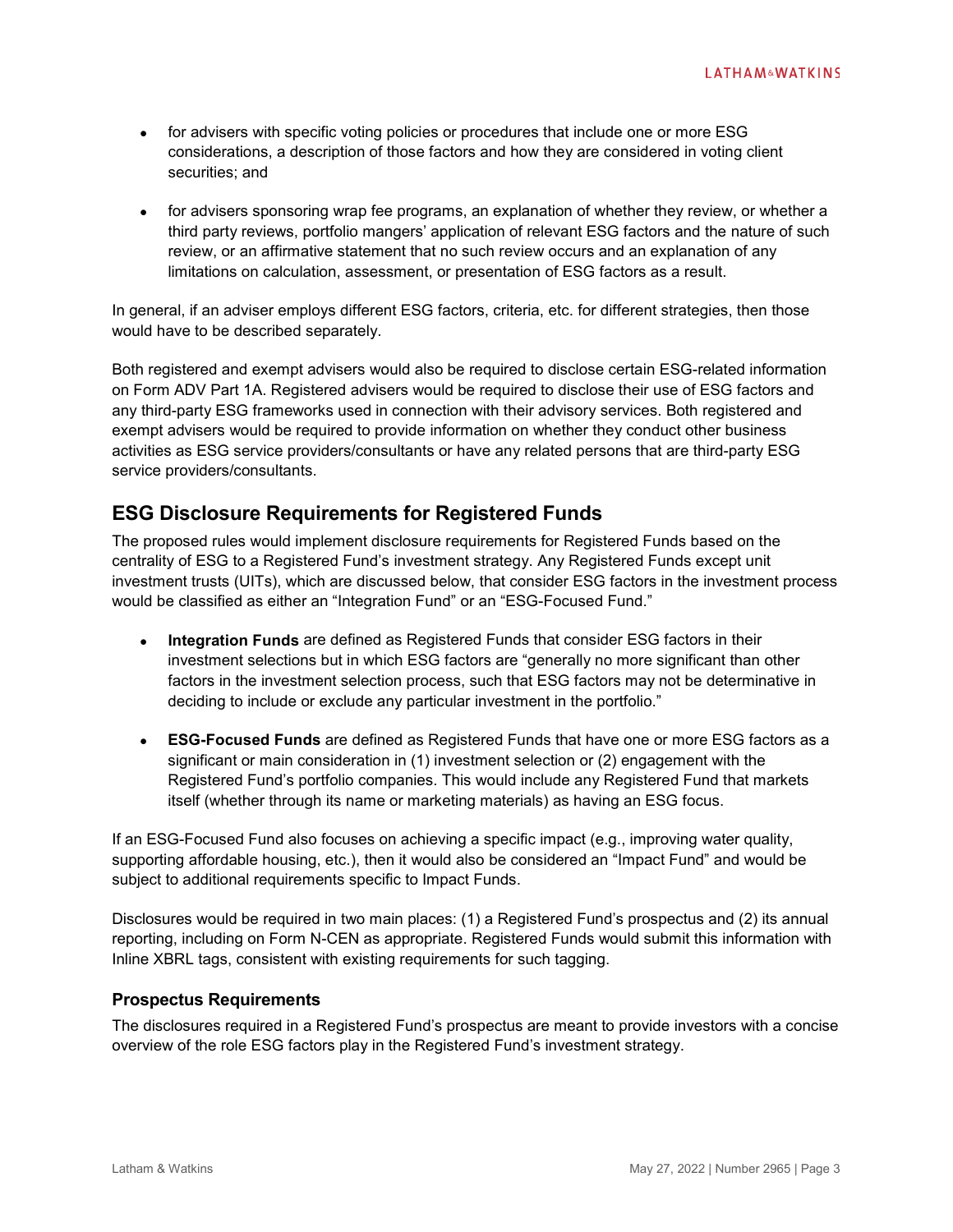## Prospectus Requirements for Integration Funds

The proposed rules would require an Integration Fund to describe "in a few sentences" the ESG factors that the fund considers and incorporates them into its investment strategy. This disclosure is meant to be in addition to the information that Registered Funds are required to provide in the prospectus about their investments, risks, and performance. However, the Commission explicitly states that the ESG factors description is not meant to be extensive because the Commission does not want disclosures to overemphasize the role ESG factors play in such funds' investment selection process.

#### Prospectus Requirements for ESG-Focused Funds

The proposed rules would require ESG-Focused Funds to provide more detailed disclosures on the use of ESG factors than is required of Integration Funds. The Commission has developed an "ESG Strategy Overview Table" that these funds would need to include with concise responses toward the front of their prospectus, with more detailed disclosures provided later in the body of the prospectus.

The ESG Strategy Overview Table consists of three main sections:

- 1. **Overview of the Registered Fund's ESG strategy** A concise description (in a few sentences) of the factor(s) that are the focus of the Registered Fund's strategy. This section also includes a list of common ESG strategies; the Registered Fund would be required to indicate whether it uses any of the strategies by checking the appropriate boxes, with the exception of the proxy/engagement boxes. For those strategies, Registered Funds would only need to check the box if such voting or engagement were a "significant means" of implementing their strategy.
- 2. **How the Registered Fund Incorporates ESG factors in its Investment Decisions** An overview of the Registered Fund's strategy for incorporating ESG factors, including specific information for each strategy that the Registered Fund indicated it uses in the overview section (except for proxy/engagement, which is the subject of the third section). For example, Registered Funds using inclusionary or exclusionary screens would be required to identify the factors applied by the screen, any exceptions, the percentage of the portfolio to which the screen applies, as well as an explanation if that applicable percentage is less than 100%. Similarly, Registered Funds that indicate that they track an ESG index would be required to identify the index and briefly describe it and how it uses ESG factors.

For virtually all of these items, the Commission indicates that more detailed descriptions are warranted later in the prospectus. The Commission gives an example of a Registered Fund with the objective of contributing to positive societal impact aligned to the UN Sustainable Development Goals (SDGs). In the table, the Registered Fund might state that it pursues this objective "by limiting the fund's investments to companies that contribute to at least one of those goals." But the Commission indicates that such a Registered Fund should "disclose later in its prospectus more information about any UN SDG goal on which the fund focuses and how the fund determines that a portfolio company contributes to that goal."

3. **How the Registered Fund Votes Proxies and/or Engages with Portfolio Companies about ESG issues** — Registered Funds that indicate proxy voting or company engagement as a significant means of implementing their ESG strategy would be required to provide a brief narrative overview of how the Registered Fund engages with portfolio companies on ESG issues. The Registered Fund would also be required to identify whether it has specific or supplemental voting policies or procedures that include one or more ESG considerations for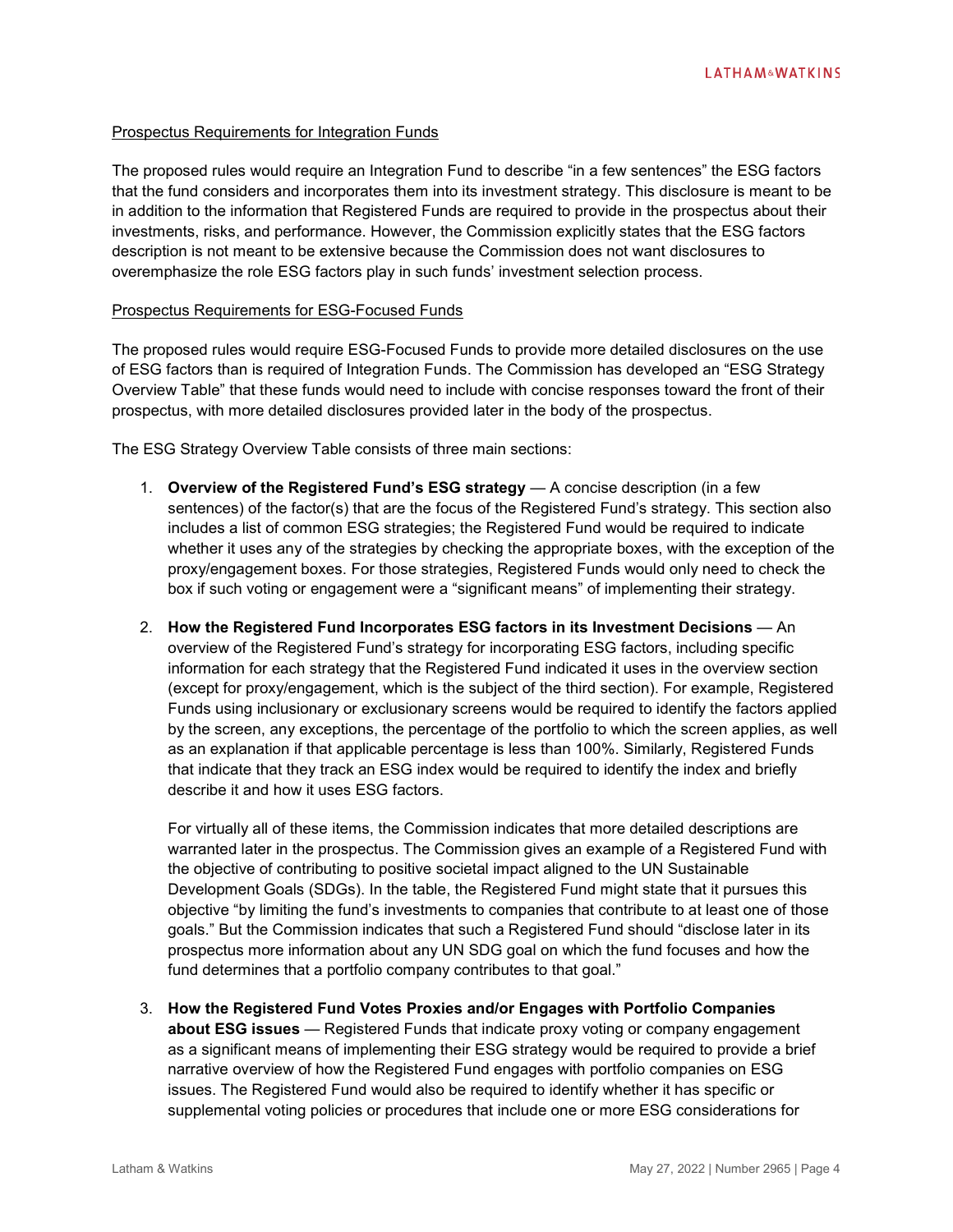portfolio companies and, if so, state what ESG considerations they address. If a Registered Fund engages with portfolio companies beyond voting proxies, then it would be required to disclose an overview of the objectives of the engagement strategy. If the Registered Fund does not engage or expect to engage with issuers on ESG issues beyond its approach to voting proxies, it would be required to affirmatively state so.

Similarly, Registered Funds that do not indicate proxy voting or company engagement as a significant part of their ESG strategy would still be required to include this section and affirmatively state so.

## Additional Prospectus Requirements for Impact Funds

As noted above, the proposed rules consider Impact Funds a subset of ESG-Focused Funds. As such, Impact Funds would be required to provide the disclosures discussed above in addition to certain information specific to Impact Funds.

The main additions are to the "How the Fund Incorporates ESG factors in its Investment Decisions" section of the required table. In addition to the ESG-Focused Fund disclosures, an Impact Fund would also have to provide an overview of the impact(s) the fund is seeking to achieve and how it is seeking to achieve such impact(s). Specifically, the overview would have to include:

- how the fund measures progress toward the specific impact (including pertinent key performance indicators (KPIs) that the fund analyzes);
- the time horizon the fund uses to analyze progress; and
- $\bullet$  the relationship between the impact(s) the fund is seeking to achieve and financial return(s).

Impact Funds would also be required to disclose the ESG impact(s) they are seeking to generate with their investments in the discussion of the Registered Funds' investment objective.

The US regime is similar in approach to the EU equivalent: both align the buckets of ESG objectives and outcomes that Advisers must opine on with the characteristics that Registered Funds must report on. However, specific ESG disclosures are mandated only for Registered Funds under the SEC's proposed rules, which differs from the EU approach which captures financial products more broadly.

## **Annual Report Requirements**

The Commission has not proposed any specific annual report requirements for Integration Funds. However, the obligations that would be imposed on ESG-Focused Funds (including Impact Funds) could be substantial. There are three main categories of requirements that may apply to Registered Funds' annual reports.

#### *1. Requirements for Impact Funds*

Impact Funds would be required to discuss their progress in achieving their stated impact objective(s) and would have to do so in both quantitative and qualitative terms. This qualitative aspect may include how certain concepts (such as "green") are defined and how they contribute to the impact objective(s). Impact Funds would also be required to summarize the key factors that materially affect their ability to achieve the stated impact objective(s).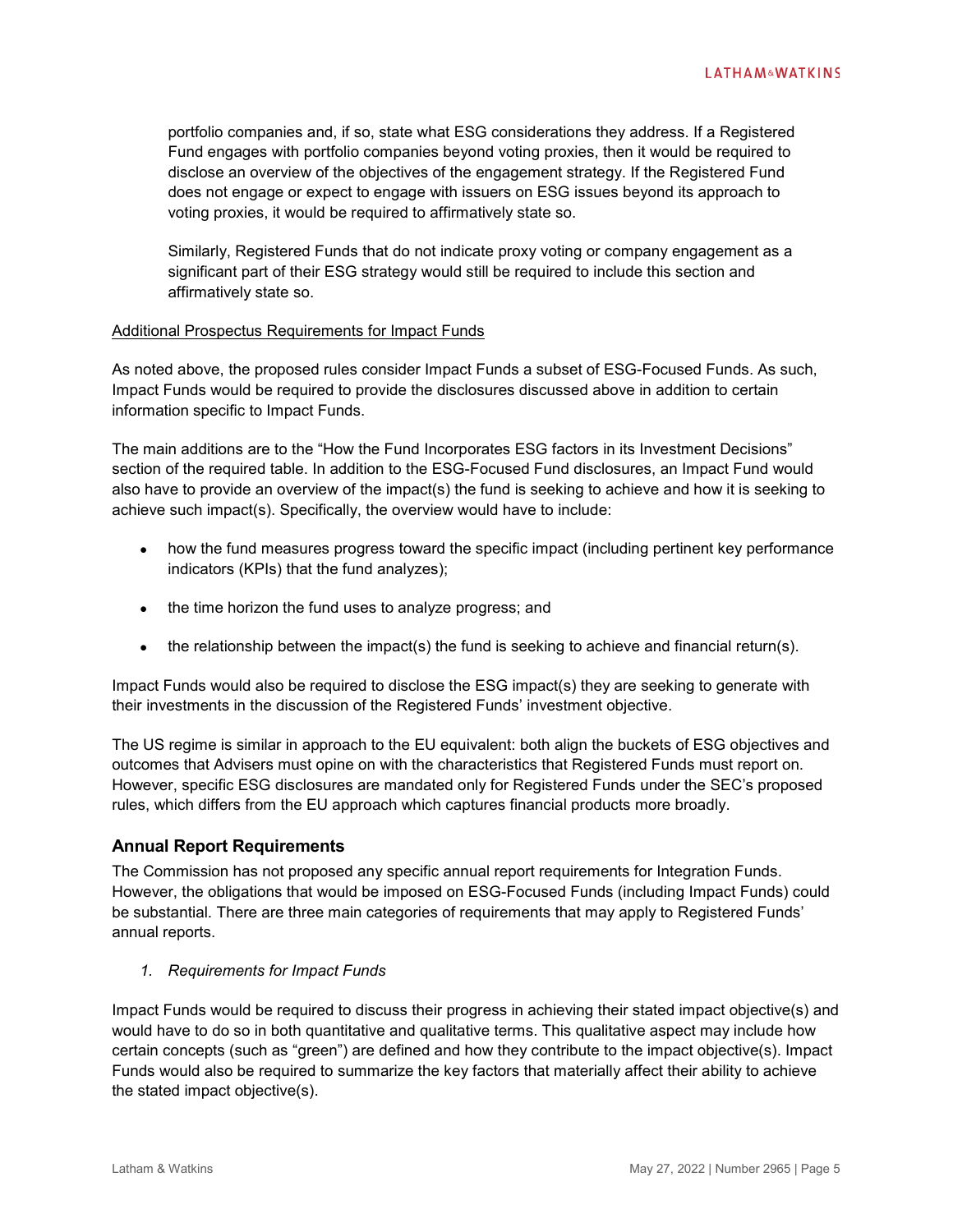## 2. *Requirements for Firms Where Proxies/Engagement Forms a Significant Part of the Investment Strategy*

ESG-Focused Funds that check the boxes for proxy voting or company engagement in the ESG Strategy Overview Table in their prospectus would be required to provide annual disclosures on ESG aspects of their proxy voting and engagement activities.

Registered Funds that identify proxy voting as a significant part of their strategy would be required to disclose the percentage of ESG-related voting matters during the reporting period for which the Registered Fund voted to advance the initiative. However, this disclosure may be limited to voting matters involving ESG factors that the Registered Fund incorporates into its investment decisions. Registered Funds would also be required to provide a cross-reference to their most recent complete proxy voting record filed on Form N-PX.

Registered Funds that identify company engagement as a significant part of their strategy would be required to disclose the number or percentage of issuers that the Registered Fund held ESG engagement meetings with during the reporting period, as well as the total number of such ESG engagement meetings. The Commission defines an "ESG engagement meeting" as "a substantive discussion with management of an issuer advocating for one or more specific ESG goals to be accomplished over a given time period, where progress that is made toward meeting such a goal is measurable, that is part of an ongoing dialogue with management regarding this goal."

The SEC discusses at length what is not an "ESG engagement meeting" for purposes of this disclosure. For example, the Commission notes that high-level discussions of a topic, letters sent to multiple issuers, and general announcements do not constitute engagement. However, beyond this, the SEC explicitly recommends that Registered Funds memorialize discussions of ESG issues via agendas or minutes of discussions in order to corroborate any sessions that a Registered Fund might report as an ESG engagement meeting.

## 3. *Funds Incorporating Environmental Considerations*

ESG-Focused Funds that consider environmental factors as part of their investment strategy would be required to disclose detailed information regarding the GHG emissions characteristics of their portfolios. This is the case even for Registered Funds that are not explicitly focused on climate; the only exception is if a Registered Fund affirmatively states in its ESG Strategy Overview Table that it does not consider GHG emissions as part of its investment strategy.

The required GHG disclosures consist of two metrics: a Registered Fund's carbon footprint and weighted average carbon intensity. These metrics are meant to reflect a Registered Fund's absolute emissions and emissions intensity, respectively.

Registered Funds subject to this requirement would be required to provide these metrics based on portfolio companies' Scope 1 and Scope 2 emissions, regardless of whether the companies publish such information. For any portfolio companies without publicly available information, the proposed rule allows Registered Funds to use a "good faith estimate" of their emissions. However, Registered Funds would also be required to disclose the percentage of aggregate portfolio GHG emissions calculated using such estimates and provide a brief description of the calculation methodology, including data sources used. This recognizes the transitional nature of the ESG journey and echoes market practice in Europe, which relies heavily on proxy data and the use of third-party ESG data companies. As a result, market practice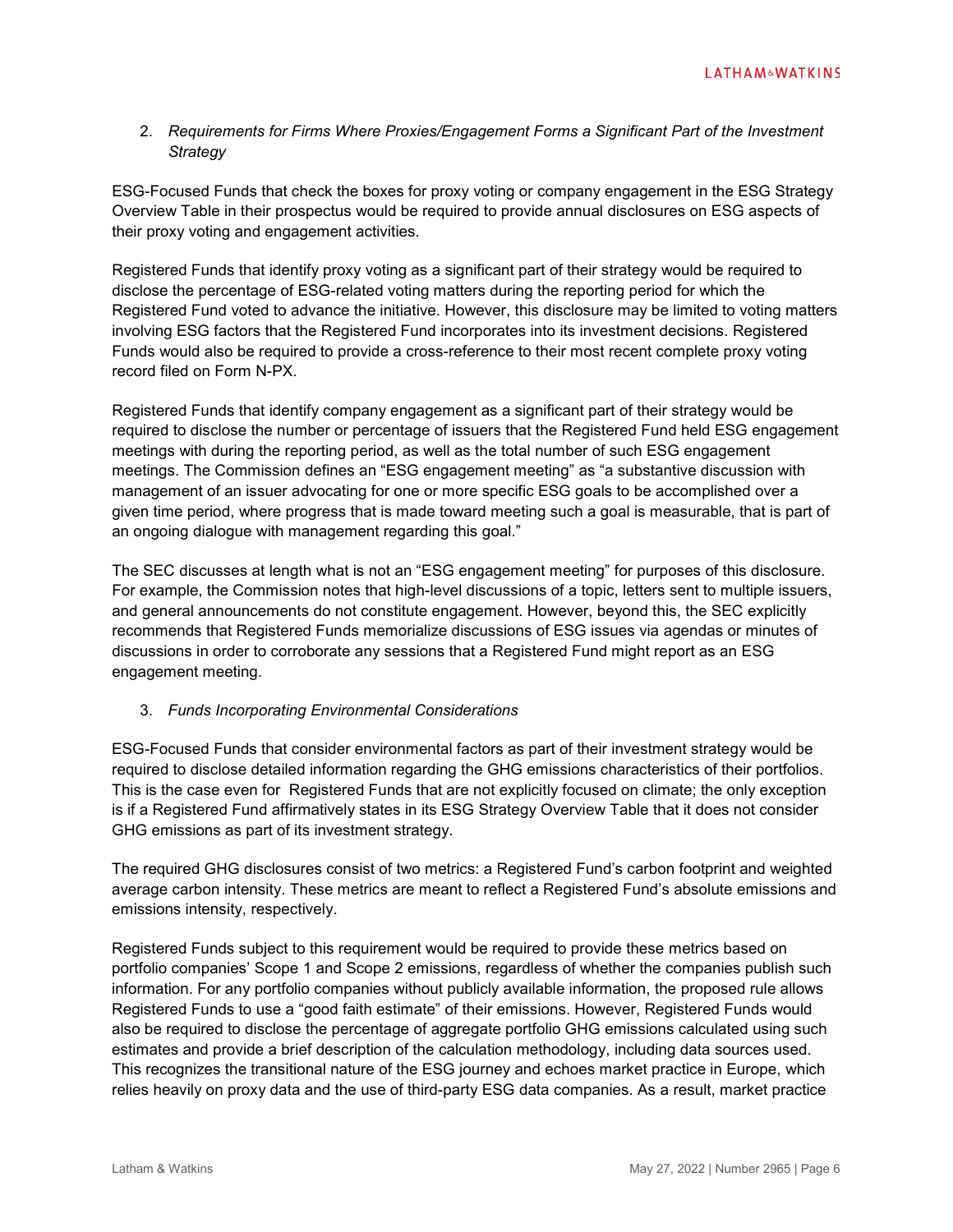in Europe often requires enhanced diligence on the data sources used to stress test alignment with the metrics assumed by the regulatory framework.

Providing Scope 3 emissions would also be required, broken out by industry sector, to the extent portfolio companies report this information. However, there is no requirement for Registered Funds to estimate Scope 3 emissions of portfolio companies if that data is not available. In contrast, the EU SFDR requires companies to take into account Scope 3 emissions as part of the application of the principal adverse impact indicators for financial market participants offering products that make sustainable investments.

The ESG disclosures proposal provides detailed information on how Registered Funds are supposed to calculate the required metrics. Registered Funds would also be required to disclose assumptions, methodologies, and any limitations associated with the same for these calculations on Form N-CSR.

## **Unit Investment Trust Requirements**

UITs need not provide the same degree of disclosure as other Registered Funds. Instead, the proposed rules generally only require UITs with securities selected based on one or more ESG factors to explain how those factors were used to select the portfolio securities.

## **Form N-CEN Requirements**

The proposed rules would add a new item to Form N-CEN that would require Registered Funds to provide information about ESG strategies and processes. A Registered Fund that indicates that it incorporates ESG factors would be required to report, among other things:

- the type of strategy employed (integration, ESG-focus, or ESG impact);
- the ESG factor(s) considered; and
- the method(s) the Registered Fund uses to implement its ESG strategy.

Such Registered Funds would also be required to disclose whether they considered ESG-related information or ESG scores from ESG service providers and, if so, provide the legal name and legal entity identifier (or another identifying number) of each such provider.

The Form N-CEN requirements would also require Registered Funds to disclose whether they follow any third-party ESG frameworks in their investment strategies and, if so, provide the full name of such frameworks.

## **Proposed Amendments to the Names Rule**

Adopted in 2001 under the Investment Company Act of 1940, the current Names Rule prohibits Registered Funds from using "materially deceptive or misleading" names.<sup>[1](#page-12-0)</sup> Specifically, the Names Rule requires a registered investment company or business development company (BDC) with a name that suggests it focuses on (1) a particular type of investment, (2) investments in a particular industry, or (3) a particular country or geographic region, or suggests certain tax treatment, to invest at least 80% of its assets in the investments, or in investments in the industry or geographic region, suggested by its name (the 80% investment policy requirement or the 80% requirement).

The proposed amendments to the Names Rule would broaden the scope of the 80% investment policy requirement to apply to any Registered Fund name with terms that suggest the Registered Fund focuses on investments that have, or investments whose issuers have, particular characteristics. This expanded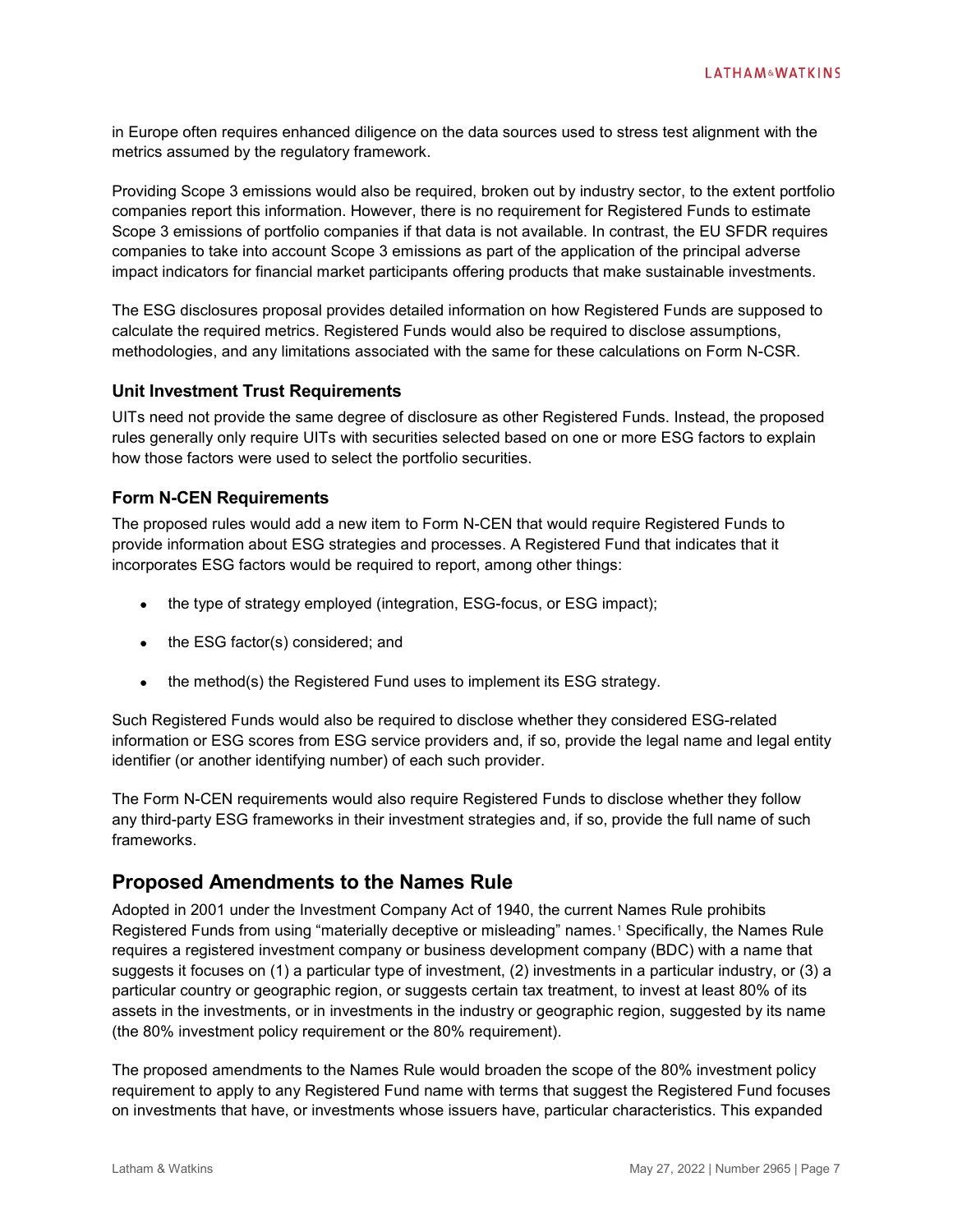requirement would include, for instance, Registered Fund names that indicate that the Registered Fund's investment decisions incorporate one or more ESG factors. ESG terms that would trigger the 80% investment policy requirement — if they describe ESG factors that may be considered when making an investment decision — include, for example, "ESG," "sustainable," "green," "socially responsible," "ethical," "impact," or "good governance." The proposed requirement would also include Registered Fund names with terms such as "growth" or "value," which, under the current rule, are considered investment strategies and therefore do not fall under the scope of the 80% requirement. Depending on the context, the proposed requirement would also apply to other Registered Fund names that may not currently trigger the 80% requirement, such as names that include the terms "global," "international," "income," or "international term (or similar) bond."

Other proposed amendments to the Names Rule include:

- limits on the circumstances and amount of time a Registered Fund would be able to depart from its 80% investment policy requirement — in most cases, the time limit to return to compliance with the 80% requirement would be 30 consecutive days;
- a requirement that a Registered Fund generally use a derivatives instrument's notional amount, rather than its market value, when determining its compliance with the 80% investment policy requirement;
- specifying that a Registered Fund would be able to include a derivatives instrument in its 80% basket if it provided investment exposure to one or more market risk factors associated with the investments suggested by the fund's name;
- a requirement that a BDC or a registered closed-end fund that is (1) not listed on a national securities exchange and (2) subject to the 80% investment policy requirement, would have to make its 80% investment policy a fundamental policy, meaning that changes to its 80% investment policy would necessitate shareholder approval;
- specifying that a Registered Fund name may be materially deceptive or misleading even if the fund complies with the 80% requirement; i.e., compliance with the Names Rule's 80% requirement does not create a safe harbor for Registered Fund names;
- a requirement that a Registered Fund would have to define the terms used in its name, as well as delineate the criteria the fund uses to select the investments that the term describes, in its prospectus;
- a requirement that the terms used in a Registered Fund's name that suggest an investment focus or that the fund is tax-exempt be consistent with those terms' plain English meanings or established industry use;
- specifying that the names of Integration Funds would be considered materially deceptive or misleading if the names indicate that the Integration Funds' investment decisions incorporate one or more ESG factors;
- a requirement to maintain written records documenting either compliance with the 80% requirement or analysis that the requirement does not apply to the Registered Fund;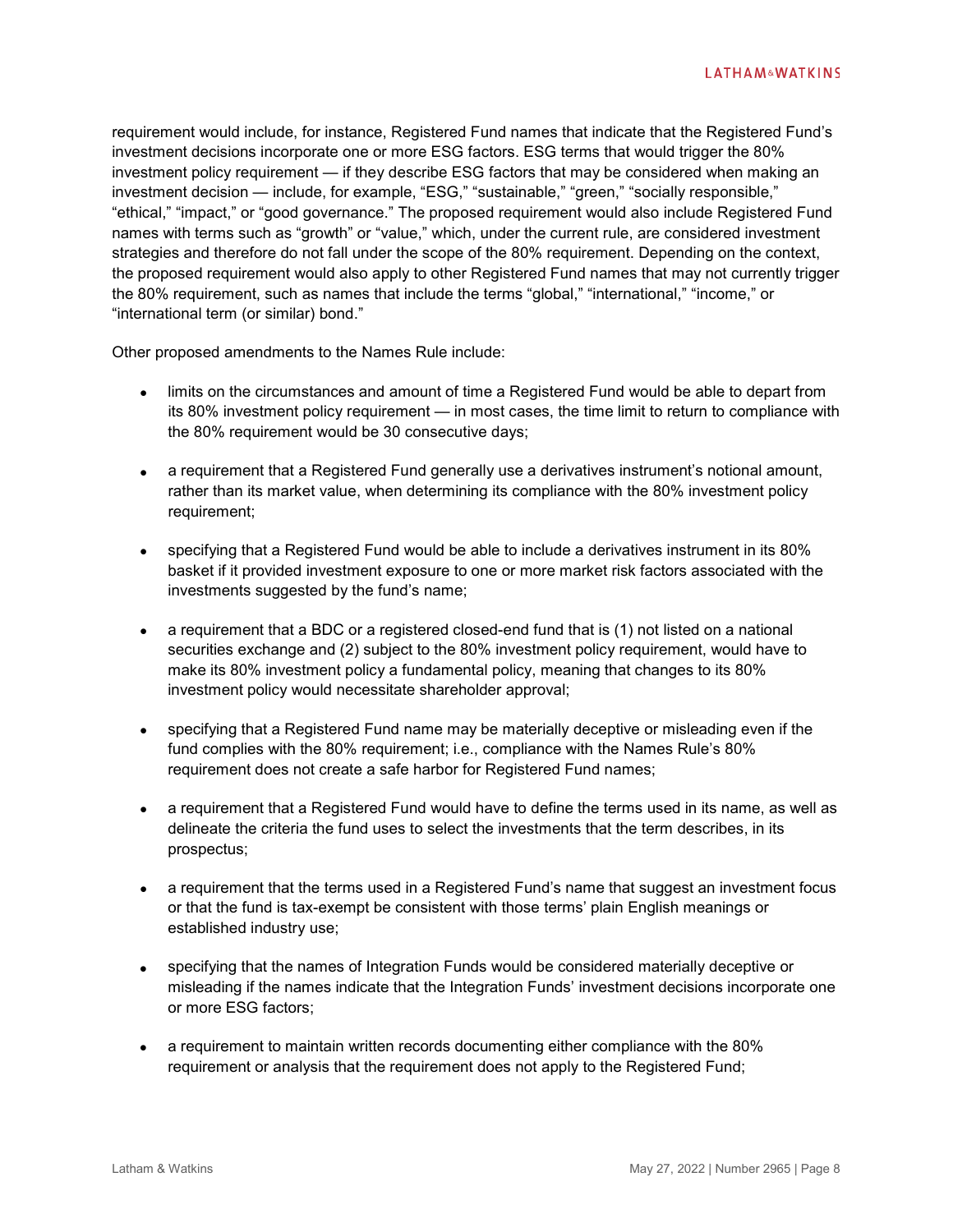- certain exceptions for UITs, unless a UIT has already adopted, or needed to adopt, an 80% investment policy under the current rule;
- new reporting items on Form N-PORT regarding (1) a Registered Fund's name rule compliance and (2) a requirement for a Registered Fund subject to the 80% investment policy requirement to indicate whether each of its portfolio investments are included in the fund's 80% basket;
- a requirement to not only notify shareholders upon a change in a Registered Fund's 80% investment policy, but also a change to a fund's name that accompanies such policy change; and
- an update to the notice requirement to address Registered Funds that use electronic delivery methods to provide information to shareholders.

These proposed amendments to the Names Rule follow the Commission's request for comments on the rule in March [2](#page-12-1)020.<sup>2</sup> The Names Rule has not been amended since its adoption in 2001.

## **A Review of Global Trends**

Both the SEC proposals and the EU SFDR aim to articulate the role of ESG in financial/investment products. The regimes share similar framing structures, but the content requirements and scope of coverage are generally different. For example, the EU SFDR applies to financial advisers and "financial market participants," which form a considerably larger set of entities than that covered in the SEC proposals, notably including private equity, private credit, venture capital, and other alternative investment funds that are not captured by the SEC proposals. And while the Advisers Act portions of the proposal would apply to a private fund's sponsor, the requirements are essentially limited to advisory strategy disclosures rather than fund or portfolio-level disclosures. In contrast, the EU SFDR prescribes both entity-level disclosures and three sets of product-level disclosures (pre-contractual, periodic, and website) for financial market participants.

Within the proposed SEC and EU SFDR disclosure requirements themselves, certain disclosures have at least thematic similarity, such as the requirement to discuss the degree to which any ESG impact was achieved by investment products with such objectives. However, the approach to metrics is quite different. For example, Scope 3 emissions must be taken into consideration under the EU SFDR as part of the application of the principal adverse impact indicators for financial products that make sustainable investments. In fact, the EU SFDR assumes many more metrics and provides more detailed guardrails on what may generally be deemed "sustainable" than under the SEC's proposed rules.

This divergence is due, at least in part, to the establishment of the EU Taxonomy. The EU Taxonomy establishes technical screening criteria for economic activities to be considered environmentally sustainable,<sup>[3](#page-12-2)</sup> which informs how financial market participants complete certain disclosures under the EU SFDR. In essence, the EU set a threshold for environmental sustainability under various environmental objectives, which investors then use to disclose the degree to which their portfolio is in alignment. Without a similar taxonomy in the US, the SEC proposal instead mandates disclosure of certain metrics, currently limited to climate, and allows investors to decide whether they are sufficiently aligned with sustainability/ climate objectives. The differences in regulatory methodology between the regimes create distinct compliance challenges.

Globally, several other sustainability disclosure regimes, including taxonomies of varying scopes, either have been published or are in development.<sup>[4](#page-12-3)</sup> However, the extent to which these regimes will apply to financial products broadly or will be paired with similar structural ESG disclosures (such as required by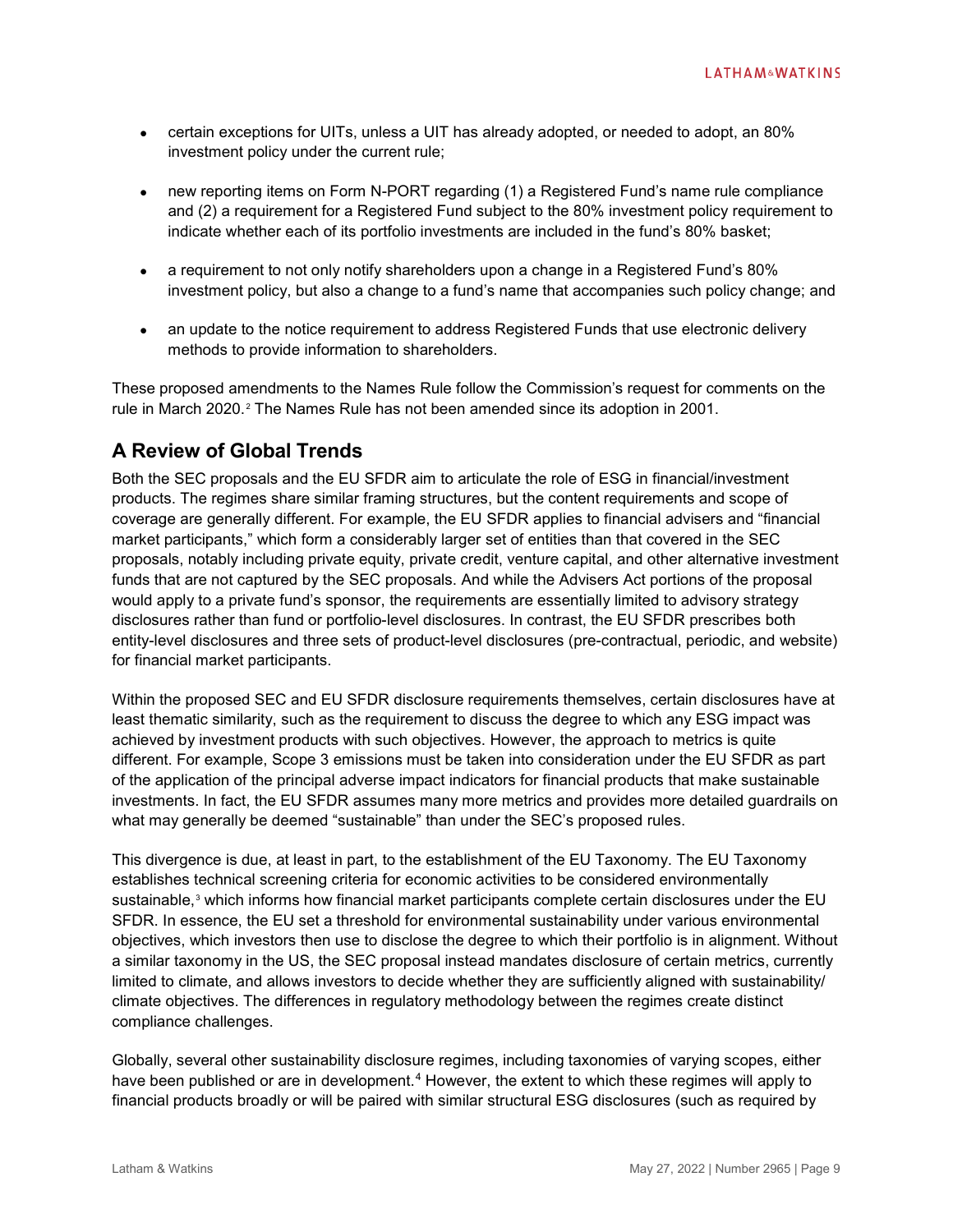the EU SFDR and the SEC's proposed rules) is uncertain. One notable trend has been the adoption of the EU SFDR regime in the US when fund sponsors view the EU as a key market to attract investment. Careful analysis will be necessary to ensure that the Commission's proposed disclosure standard can sit alongside the EU SFDR and EU Taxonomy equivalents (and ultimately alongside any other such disclosure regimes in other jurisdictions) and present a clear and non-conflicting picture for investors.

The growing number of regulatory frameworks governing ESG disclosures, including taxonomies and their equivalents, creates a complex and fragmented environment for affected advisory firms to navigate. Differences in scope of applicability, sustainability objectives covered, and technical criteria and methodologies may mean that advisers and their advised products have to collect varying information, or at least analyze information differently, to comply with different regimes. This fragmentation can frustrate efforts to raise capital globally.

There are at least some efforts toward international harmonization. In 2019, a host of jurisdictions established the International Platform on Sustainable Finance (IPSF) to "stimulate investment" and "coordinat[e] efforts on initiatives and approaches to environmentally sustainable finance, while respecting national and regional contexts."<sup>[5](#page-12-4)</sup> The IPSF, which has grown to include over half the world's population and economy but notably does not yet include the US, has adopted several principles and recommendations to improve comparability and interoperability of regimes. And several working groups have been established to work toward alignment, particularly between the frameworks in effect in the EU and China.<sup>[6](#page-12-5)</sup> However, at this stage, regulated entities are still left with little option but to analyze compliance with each regime individually.

## **Commissioner Peirce's Objections**

The sole objection to the proposed rules came from SEC Commissioner Hester M. Peirce. With respect to the proposed amendments to the Names Rule, Commissioner Peirce stated that the amendments would "create more fog than they dissipate." Commissioner Peirce argued that applying the 80% requirement to "vague" terms such as "ESG," "growth," and "value" is unworkable and would require subjective judgments from the industry and the Commission. Commissioner Peirce also objected to the strict 30-day limit on departures from the 80% requirement, stating that such an inflexible limit could induce managers to make undesirable investments or even shut down in times of market stress. Finally, she argued that the proposed one-year implementation period is too short.

Regarding her objection to the ESG disclosures proposal, Commissioner Peirce acknowledged "a legitimate concern about the practice of greenwashing by investment advisers and investment companies." Nonetheless, she said that a new rule "should not be a high priority" because the SEC can already institute enforcement actions when advisers say "one thing about ESG and [do] another."

Commissioner Peirce stated that she would have supported a rule that simply required relevant regulated entities to answer the following three questions:

- 1. If you offer products or services you label as some formulation of "E," "S," or "G," what does the label mean with respect to each such product or service?
- 2. What do you do to make your product or service line up with E, S, or G, as you have defined it for that product or service?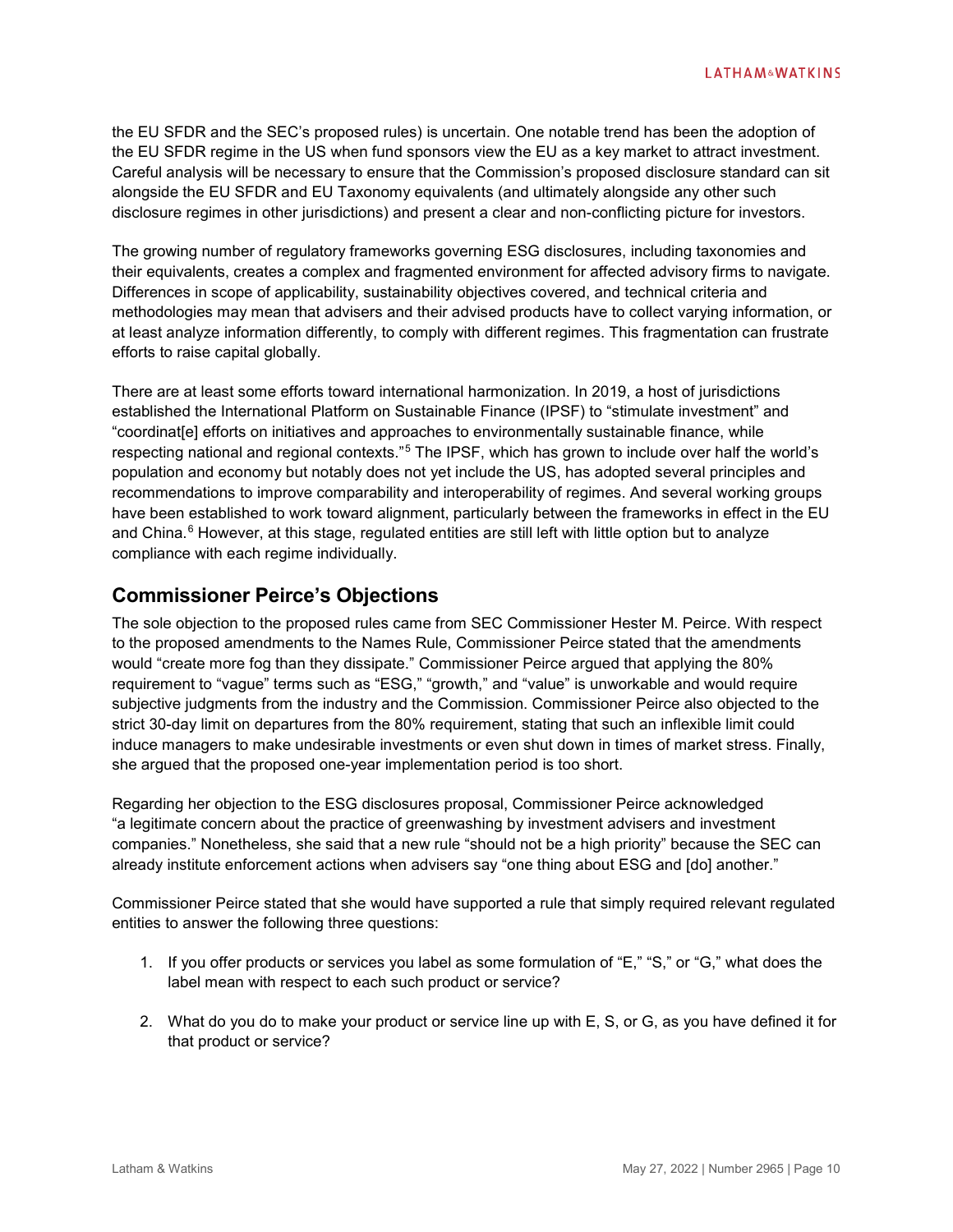3. For each such product or service, what — if any — is the cost to investors, including in terms of forgone financial returns of pursuing E, S, or G objectives alongside of or instead of financial objectives?

In objecting to the proposed rules, Commissioner Peirce criticized the Commission's attempt to require disclosures of GHG metrics from certain Registered Funds. Specifically, she noted that if the SEC adopts the climate-risk disclosure rule for public companies, then "some data will be available, albeit not reliable. [But] [i]f portfolio companies do not provide disclosures, the proposal would require the fund to cobble data together as best it can," which, in Commissioner Peirce's view, would undermine the Commission's goal of creating consistency and comparability.

## **How Advisory Firms Can Start Preparing**

While the SEC's final rules may differ from the proposed rules, affected firms should start preparing now to (1) comply with the new requirements and (2) navigate the complex landscape of global ESG regulations that have yet to converge. While specifics will vary, below are two steps that fund sponsors can take to better position themselves in advance of the final rules.

## **1. Assess existing ESG posture and ESG reporting**

Advisory firms are in different places with regard to ESG. Some industry participants have already adopted ESG-related policies and receive and report ESG-related information in line with investor expectations. Regardless, the first step is for Advisers and Registered Funds within scope of the SEC proposals to understand (1) what they currently know (which includes what they may have previously disclosed), (2) how they know it (and, if applicable, why they have disclosed it), and (3) whether they have the degree of certainty needed to disclose this information in an SEC filing.

From there, affected regulated entities will need to analyze how their current information compares against the requirements in the SEC's proposed rules. This analysis should ideally be at a technical level to capitalize on potential overlap. For example, BDCs are regulated as Registered Funds under the proposed rules and are also explicitly subject to the SEC's public company climate-risk proposal. Climatefocused BDCs should thus pay particular attention to how disclosures under the two regimes may coordinate, looking not only for areas where duplicative efforts may be avoided, but also for areas where distinctions between the requirements may need nuanced explanation to prevent the appearance of conflicting disclosures.

This analysis is particularly important for advisory firms and funds that are already required to provide information for other jurisdictions, such as under the EU SFDR. Technical comparison may reveal opportunities to avoid reduplication of efforts; however, to the extent that there are methodological differences in the regimes' technical specifications, regulated entities may need to collect information and report on the same topic in different ways to satisfy both sets of requirements.

## **2. For funds seeking investors in multiple jurisdictions, compare requirements to streamline compliance efforts**

Funds should organize disclosure needs by jurisdiction to track the particular information they will need to disclose and identify thematic features of the disclosures they will need to provide. Such organization can help funds and their sponsors assess whether the requirements in different jurisdictions are sufficiently similar to require only a single form of data and/or disclosure or whether the requirements will necessitate stand-alone documentation, reporting or collection of data on ESG factors.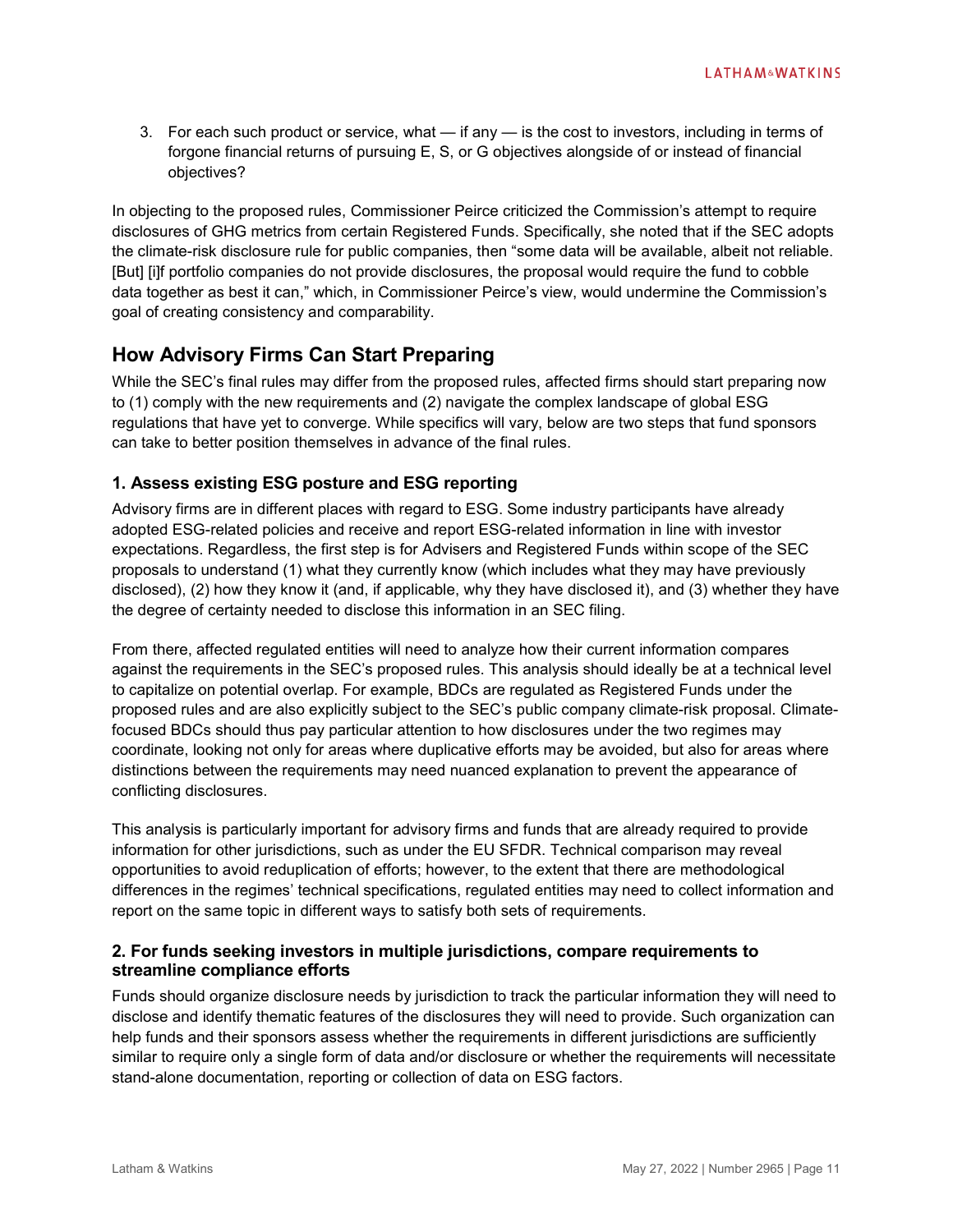If you have questions about this Client Alert, please contact one of the authors listed below or the Latham lawyer with whom you normally consult:

## **[Laura N. Ferrell](https://www.lw.com/people/laura-ferrell)**

laura.ferrell@lw.com +1.312.876.7616 Chicago

#### **[David Berman](https://www.lw.com/people/david-berman)**

david.berman@lw.com +44.20.7710.3080 London

## **[Anne Mainwaring](https://www.lw.com/people/anne-mainwaring)**

anne.mainwaring@lw.com +44.20.7710.1018 London

## **[Austin Pierce](https://www.lw.com/people/austin-pierce)**

austin.pierce@lw.com +1.713.546.7561 **Houston** 

**[Sarah E. Fortt](https://www.lw.com/people/sarah-fortt)**

sarah.fortt@lw.com +1.737.910.7326 +1.202.637.2200 Austin / Washington, D.C.

#### **[Paul A. Davies](https://www.lw.com/people/paul-davies)**

paul.davies@lw.com +44.20.7710.4664 London

## **[Brett J. Frazer\\*](mailto:brett.frazer@lw.com)**

brett.frazer@lw.com +1.858.509.8478 San Diego

#### **[Betty M. Huber](https://www.lw.com/people/betty-huber)**

betty.huber@lw.com +1.212.906.1222 New York

## **[Nicola Higgs](https://www.lw.com/people/nicola-higgs)**

nicola.higgs@lw.com +44.20.7710.1154 London

#### **[Karmpreet Grewal\\*](mailto:karmpreet.grewal@lw.com)\***

karmpreet.grewal@lw.com +1.212.906.3093 New York

*\*Not admitted to practice in California. Admitted to practice in Illinois. \*\*Not admitted to practice in New York. Admitted to practice in New Jersey.* 

## **You Might Also Be Interested In**

[ESG in Asset Management: A Global Perspective](https://www.lw.com/thoughtLeadership/esg-in-asset-management-a-global-perspective)

**[SEC Proposed Extensive Climate Change Disclosure Regulations](https://www.lw.com/thoughtLeadership/sec-proposes-extensive-climate-change-disclosure-regulations)** 

[Disclosing Climate-Related Risks and Metrics Under the SEC's Proposed Rule](https://www.lw.com/thoughtLeadership/Disclosing-Climate-Related-Risks-and-Metrics-Under-the-SEC-Proposed-Rule)

[China and EU to Collaborate on Green Investment Standards](https://www.globalelr.com/2021/04/china-and-eu-to-collaborate-on-green-investment-standards/)

Client Alert is published by Latham & Watkins as a news reporting service to clients and other friends. The information contained in this publication should not be construed as legal advice. Should further analysis or explanation of the subject matter be required, please contact the lawyer with whom you normally consult. The invitation to contact is not a solicitation for legal work under the laws of any jurisdiction in which Latham lawyers are not authorized to practice. A complete list of Latham's Client Alerts can be found at [www.lw.com.](http://www.lw.com/) If you wish to update your contact details or customize the information you receive from Latham, [visit our subscriber page.](https://www.sites.lwcommunicate.com/5/2399/forms-english/subscribe.asp)